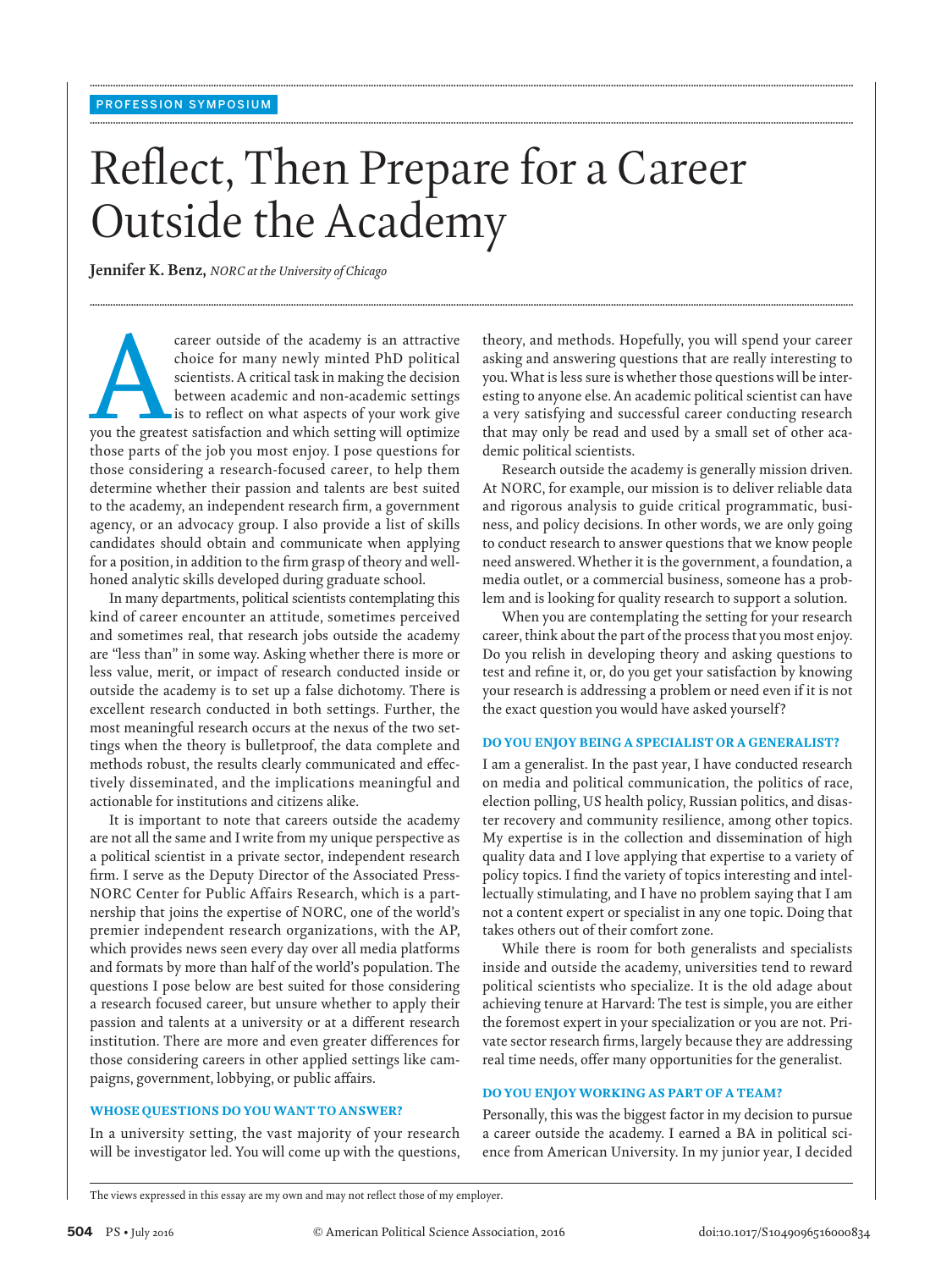I wanted to work in a newspaper's polling unit. I had a passion for public opinion research and believed that the public's attitudes and preferences could be carefully measured and should be part of the democratic process. I had a public opinion research internship at the American Enterprise Institute that further fueled my passion. That experience also provided contacts with leading media pollsters around the country and every one of them warned me that large-scale research and polling units were some of the first causalities of contracting legacy news media.

the classroom. I have several colleagues at NORC who have managed this successfully, but between work, family, and life, I have yet to return to the classroom. I do miss the classroom and encourage graduate students to think carefully about how important the role of professor is in their job satisfaction.

 Outside the university setting, mentorship is the closest thing to teaching. I am extremely fortunate to have excellent mentors and to be a mentor for some amazingly talented young researchers. There are many benefits to these relationships

Further, the most meaningful research occurs at the nexus of the two settings when *the theory is bulletproof, the data complete and methods robust, the results clearly communicated and effectively disseminated, and the implications meaningful and actionable for institutions and citizens alike.* 

**........................................................................................................................................................................................................................................................................................................**

**........................................................................................................................................................................................................................................................................................................**

 I was a young mother in addition to a graduating senior and pursuing a career in an unstable industry was simply not feasible. Instead, I pursued opportunities at private sector research firms. I had used the General Social Survey and other NORC surveys in my undergraduate research and was impressed with the quality of the research. I applied and was soon hired as a research assistant. There I worked on the survey research components of large public health and health care projects before pursuing my PhD in political science at UNC, Chapel Hill.

 Within weeks of arriving at graduate school, I was already missing the teamwork that came from conducting research at NORC. I was lucky to be in a collaborative department at UNC where graduate students had many opportunities to work on faculty projects. These interactions were valuable, productive, and fun, but they just did not stack up to the large project teams I had experienced at NORC.

 For me, there is something magical that happens when a large team comes together and works in concert on a shared objective. From journalists and editors to statisticians and policy experts to the survey operations and IT professionals, every team is multidisciplinary and includes a diverse set of skills, knowledge, and perspectives on the research. I firmly believe the insights that come from a well-functioning team improve the quality of the research. Building and leading those project teams is one of my favorite parts of the job and as far as I could tell, there was nothing analogous in a university setting.

# **TEACHING VS. MENTORING**

 On the other hand, there is no analogue to the professor– student relationship outside the university setting. I worked primarily as a research assistant during graduate school, but I thoroughly enjoyed my few opportunities to teach. I loved seeing the subject matter click for a student, building relationships with interested students, and watching their critical thinking and research skills develop.

 In deciding to go back to NORC, I told myself that I could also teach a course each year to keep myself connected to that are very satisfying in that they tend to be more personal and they tend to evolve but endure over a career. But, it is a fundamentally different relationship than professor and student.

#### **FINDING SUCCESS OUTSIDE THE ACADEMY**

 For those who decide to start a career outside the academy, it is important to have and to communicate a different set of skills. I regularly lead the recruitment and hiring process for my team at NORC. In that capacity, I receive many CVs from candidates who went straight from undergraduate studies to a PhD program. I am more skeptical of these applicants who lack significant work experience and the associated nonresearch skills like project management, budgeting, supervising staff, and project communication.

 Below is a list of factors that I look for in a candidate, in addition to the firm grasp of theory and well-honed analytic skills developed during graduate school. Companies invest serious time and effort bringing in new PhD hires and training them, which means a new hire is a gamble. To minimize the risk, companies look for demonstrated experiences in the following areas:

- Examples, beyond the classroom, of working with data and applying different methodologies. Real world data are complicated and messy and I want to know that the candidate has the creative thinking and the methodological abilities to find solutions.
- The ability to communicate to different audiences, particularly non-academic or non-technical audiences. Writing for non-academic publications, public speaking, data visualization, journalism experience, white papers or briefing books—any concrete examples of synthesizing complicated research and communicating the key points to non-experts.
- Experience working on a project team, or even better, leading and managing a task. Research is a process that requires management and oversight of many different people and tasks. Highlight any experience you have being